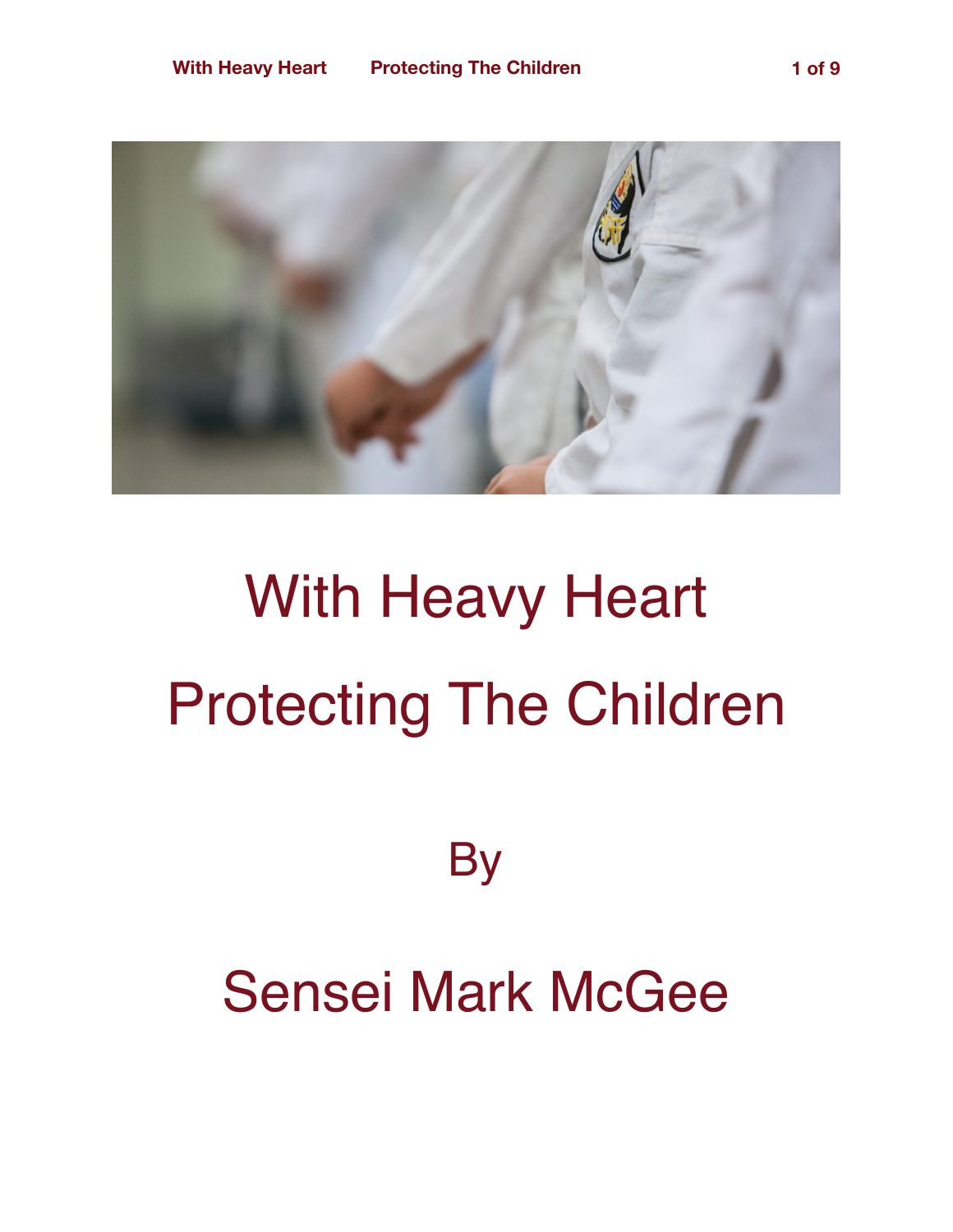#### **With Heavy Heart Protecting The Children 2 of 9**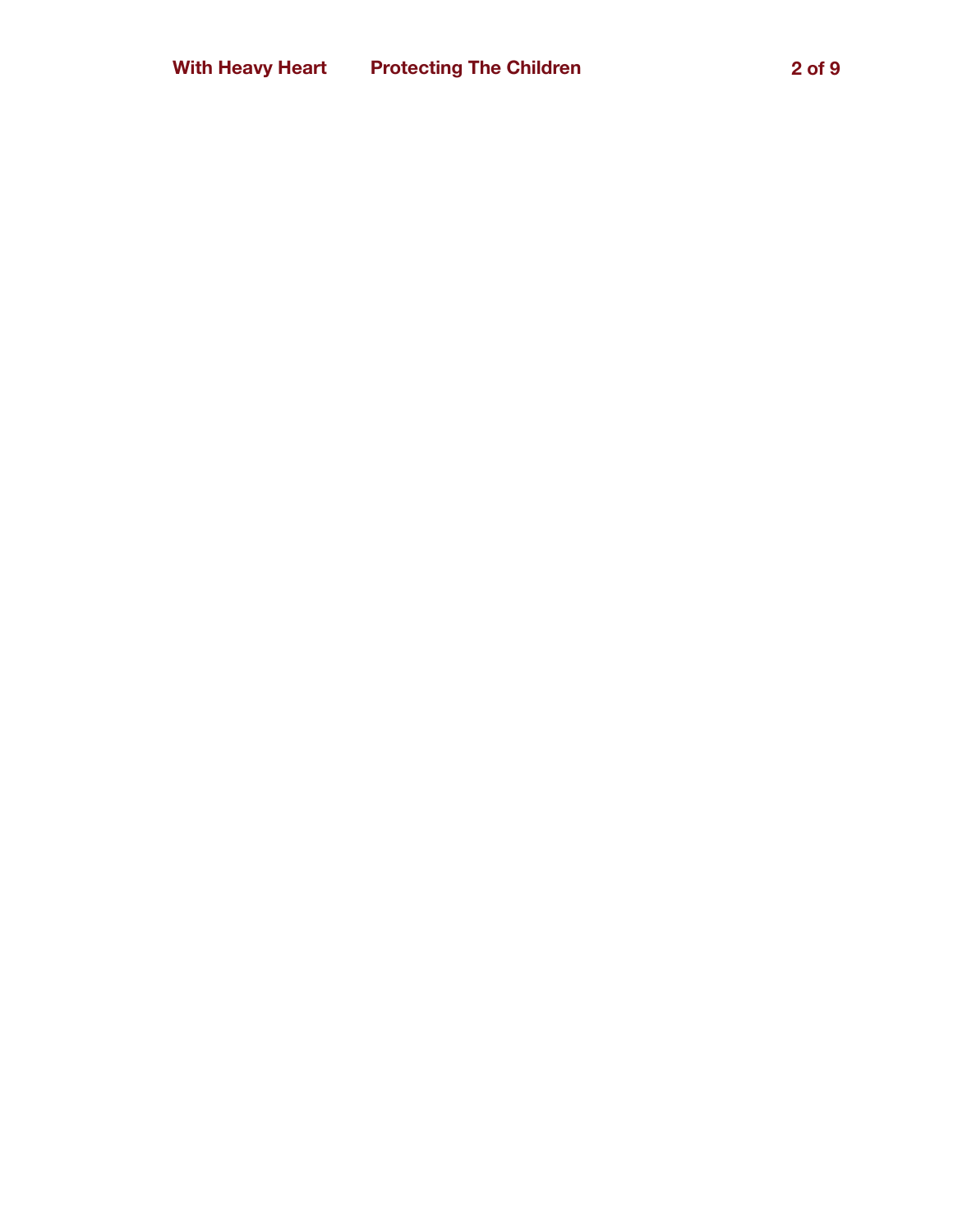[Original article published December 2012]

My heart is heavy today as I'm sure yours is as well. The senseless murder of children and adults at the elementary school in Newtown, Connecticut just breaks your heart. As someone who teaches children how to defend themselves against violence, I look at any violent situation with an eye toward what people could have done to protect themselves and how I can train people to be better prepared for a similar situation.

Being approached by a deranged killer ambushing little children, teachers, and administrators in an elementary school is a tough situation to defend. I think one reason more children weren't killed was because of brave and quickthinking adults in the school who moved children out of harm's way. We'll hear more in the coming days about how things happened at the school, but our hearts and prayers go out now to the families and friends of the children and adults so brutally attacked yesterday morning.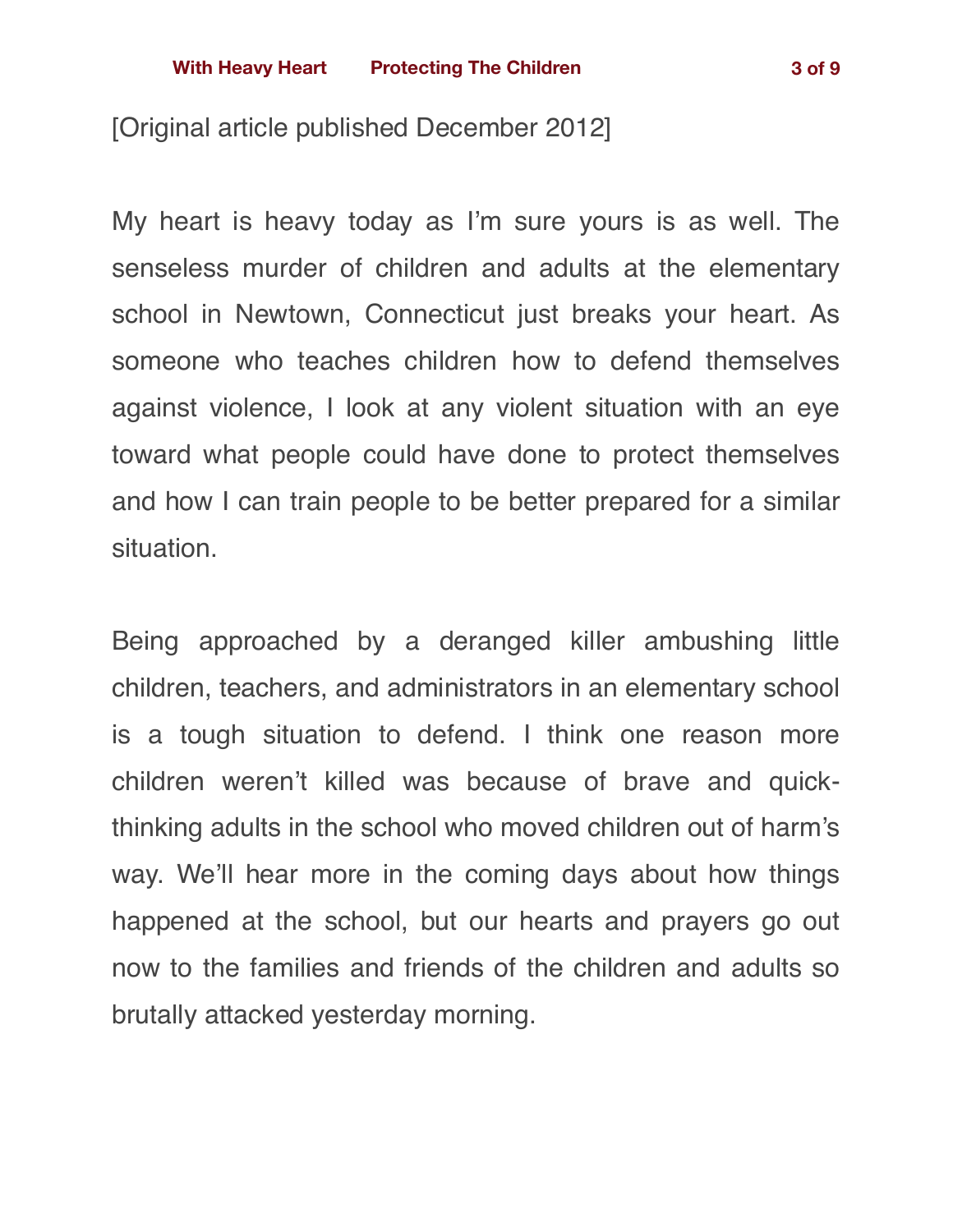We have a saying in martial arts that "you can be attacked anywhere, at anytime, by anyone." There is no truly safe place in this world. So, what's the use in learning self defense? To be ready, be prepared, if we're faced with violence.

I'm a father and grandfather, so I understand if parents don't want to send their children to school next week. We think that if we keep our children close to us, we will be able to protect them from any danger. But how long can we do that? There comes a point at which each of us needs to live our lives without fear. So, how do we do that?

To begin with we trade "being afraid" for "being aware." Awareness is the first "skill" in personal self defense. Since investigators are still gathering evidence and information about the horrible attack at Sandy Hook Elementary, we don't know yet if a lack of awareness played a role in what happened. However, as investigators often learn in other violent crimes there was a point at which "awareness" on the part of one or more people was lacking.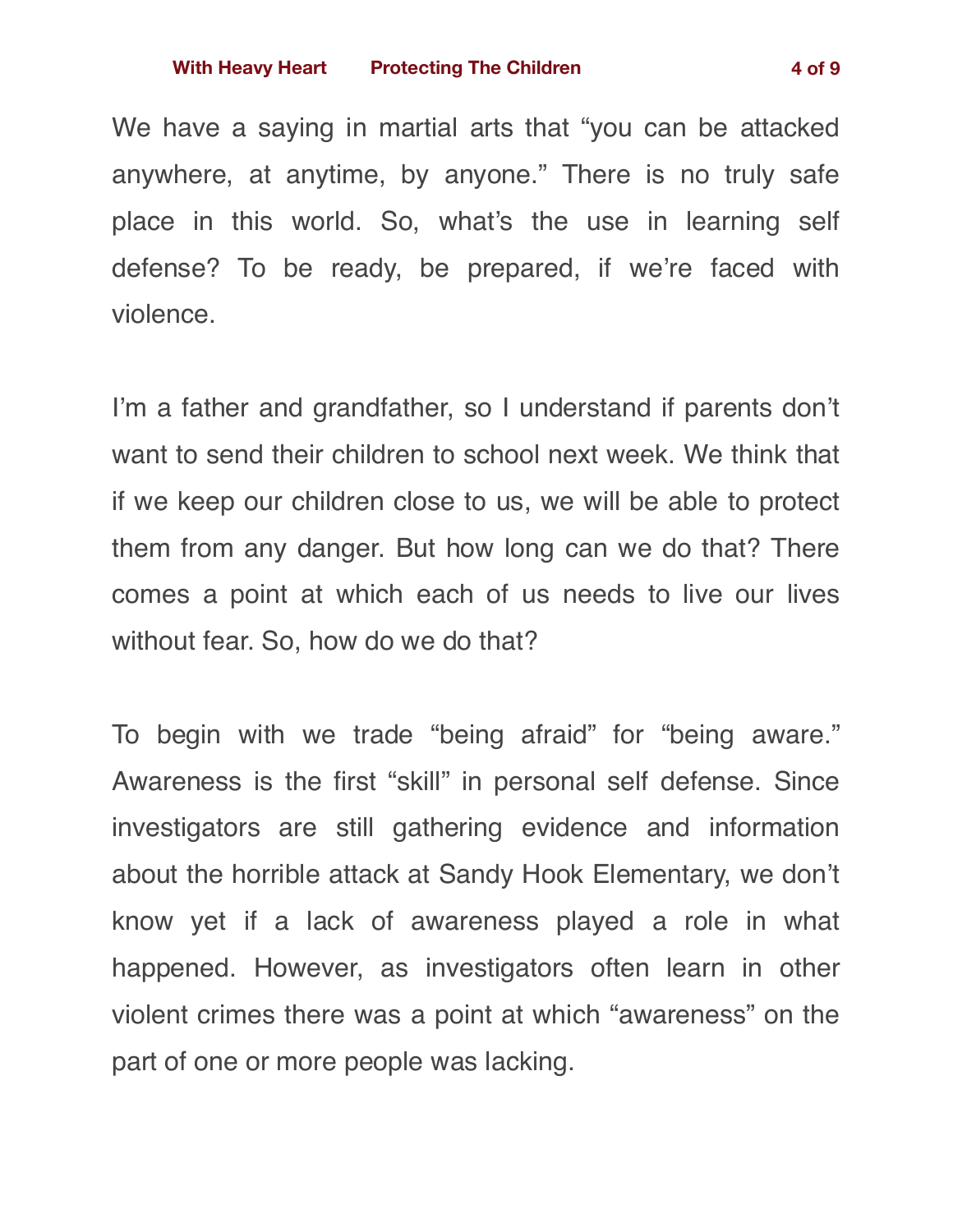Next, we trade "fear" for "faith." Instead of cowering in fear because of what "could" happen to us, we learn specific, lifesaving self-defense skills, train in them diligently, then have "faith" in our ability to react with the proper skills if we're confronted with a violent or potentially-violent situation. That's the long-established, well-proven process of learning martial arts and why I love teaching it.

Some of my favorite drawings of Jesus Christ are the ones where He's with children. It hearkens back to the many times in the Gospel accounts when Jesus demonstrated His love and concern for children. Children were not thought of highly 2,000 years ago. They were often abused and left to fend for themselves. Jesus fed them, healed them, and held them in high esteem.

*"Then little children were brought to Him that He might put His hands on them and pray, but the disciples rebuked them. But Jesus said, 'Let the little children come to Me, and do not forbid them; for of such is the*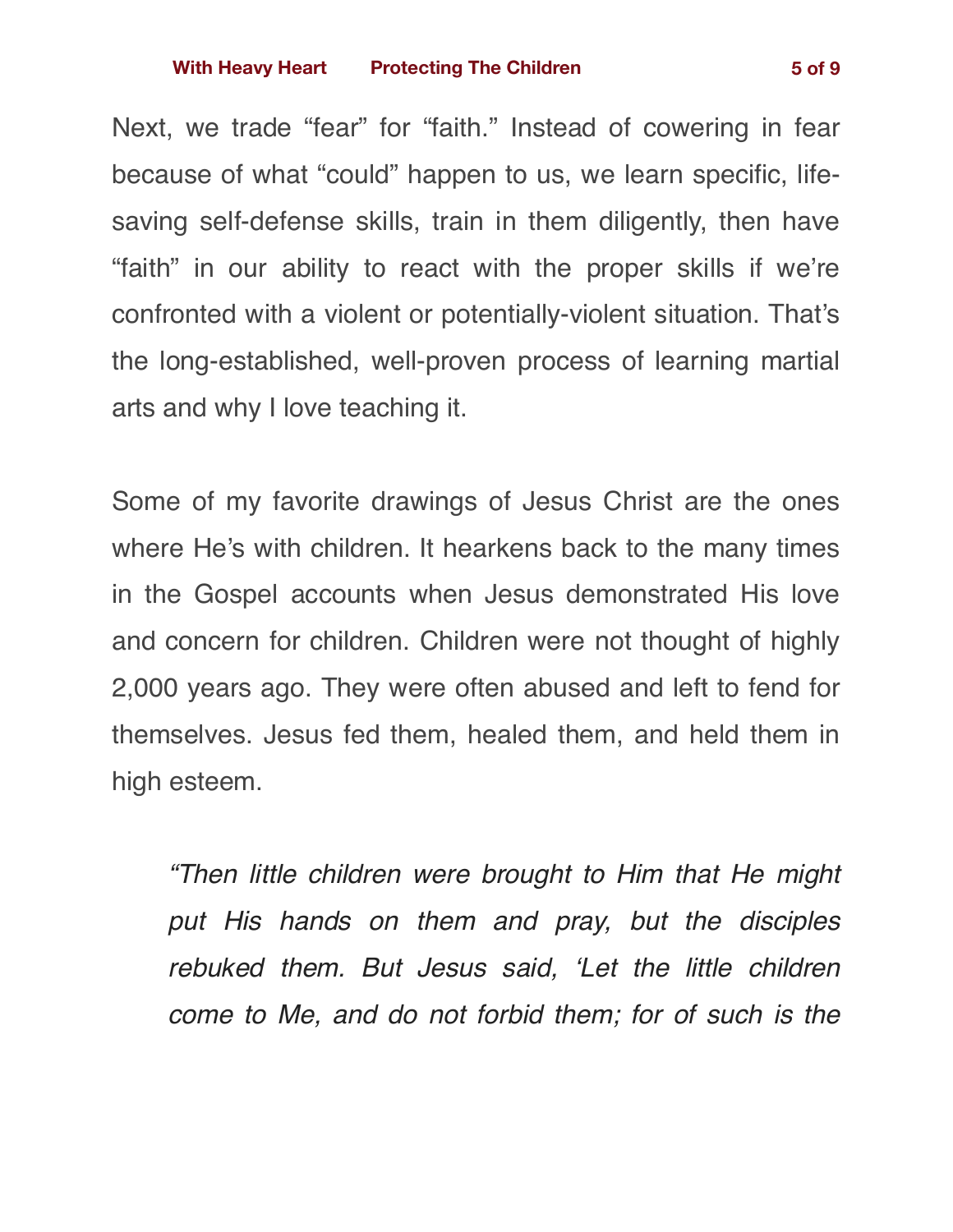*kingdom of heaven.' And He laid His hands on them and departed from there." Matthew 19:13-15*

*"At that time the disciples came to Jesus, saying, 'Who then is greatest in the kingdom of heaven?' Then Jesus called a little child to Him, set him in the midst of them, and said, 'Assuredly, I say to you, unless you are converted and become as little children, you will by no means enter the kingdom of heaven." Matthew 18:1-3*

Jesus Christ is the King of kings and Lord of Lords, and He is a friend to children. Kings and lords of the past often had little or no time for children. Not so with Jesus. He loves children and died for them to prove it and rose from the dead to make a path for them to eternal life. In fact, God calls people who believe in Jesus Christ His "children."

*"For you did not receive the spirit of bondage again to fear, but you received the Spirit of adoption by whom we cry out, 'Abba, Father.' The Spirit Himself bears witness with our spirit that we are children of God, and if children,*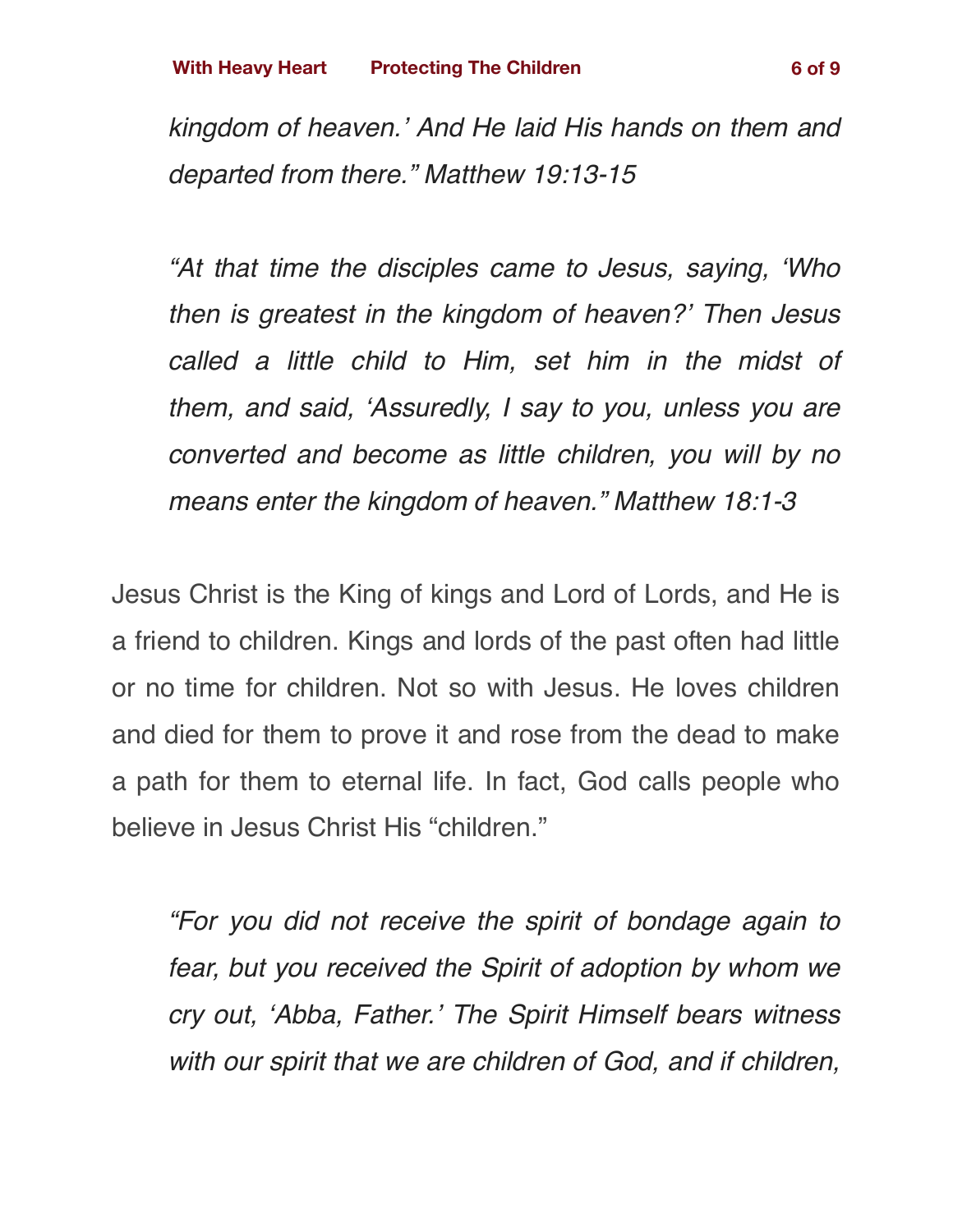*then heirs—heirs of God and joint heirs with Christ, if indeed we suffer with Him, that we may also be glorified together." Romans 8:15-17*

There is only one system of defense that I believe is more important than self defense and that is "faith" defense. If we train children to protect themselves physically against the violence of this world but do not train them to defend themselves spiritually, we have not helped them for long. "Forever" is a very long time.

We help children memorize God's Word in our classes because of its importance to their young lives. Our current memory verses are Ephesians 2:8-9. Here's the full quote beginning with chapter 2, verse 1. It opens up the spiritual world for us to see and understand. It shows us how defenseless we are without the richness of God's mercy. May these verses be a great comfort to you and your children during these trying days. Our future in Christ is bright indeed!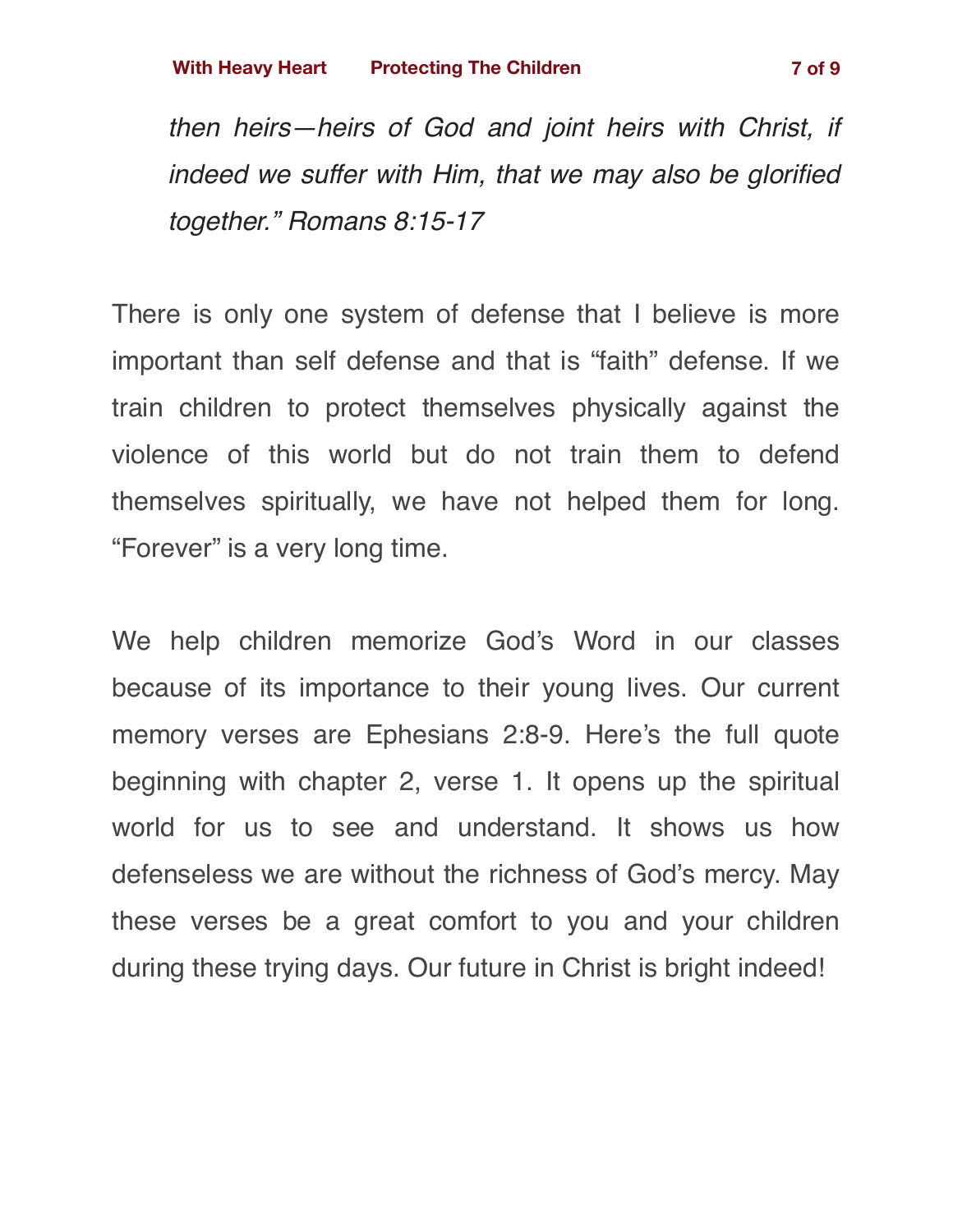*"And you He made alive, who were dead in trespasses and sins, in which you once walked according to the course of this world, according to the prince of the power of the air, the spirit who now works in the sons of disobedience, among whom also we all once conducted ourselves in the lusts of our flesh, fulfilling the desires of the flesh and of the mind, and were by nature children of wrath, just as the others. But God, who is rich in mercy, because of His great love with which He loved us, even when we were dead in trespasses, made us alive together with Christ (by grace you have been saved), and raised us up together, and made us sit together in the heavenly places in Christ Jesus, that in the ages to come He might show the exceeding riches of His grace in His kindness toward us in Christ Jesus. For by grace you have been saved through faith, and that not of yourselves; it is the gift of God, not of works, lest anyone should boast."*